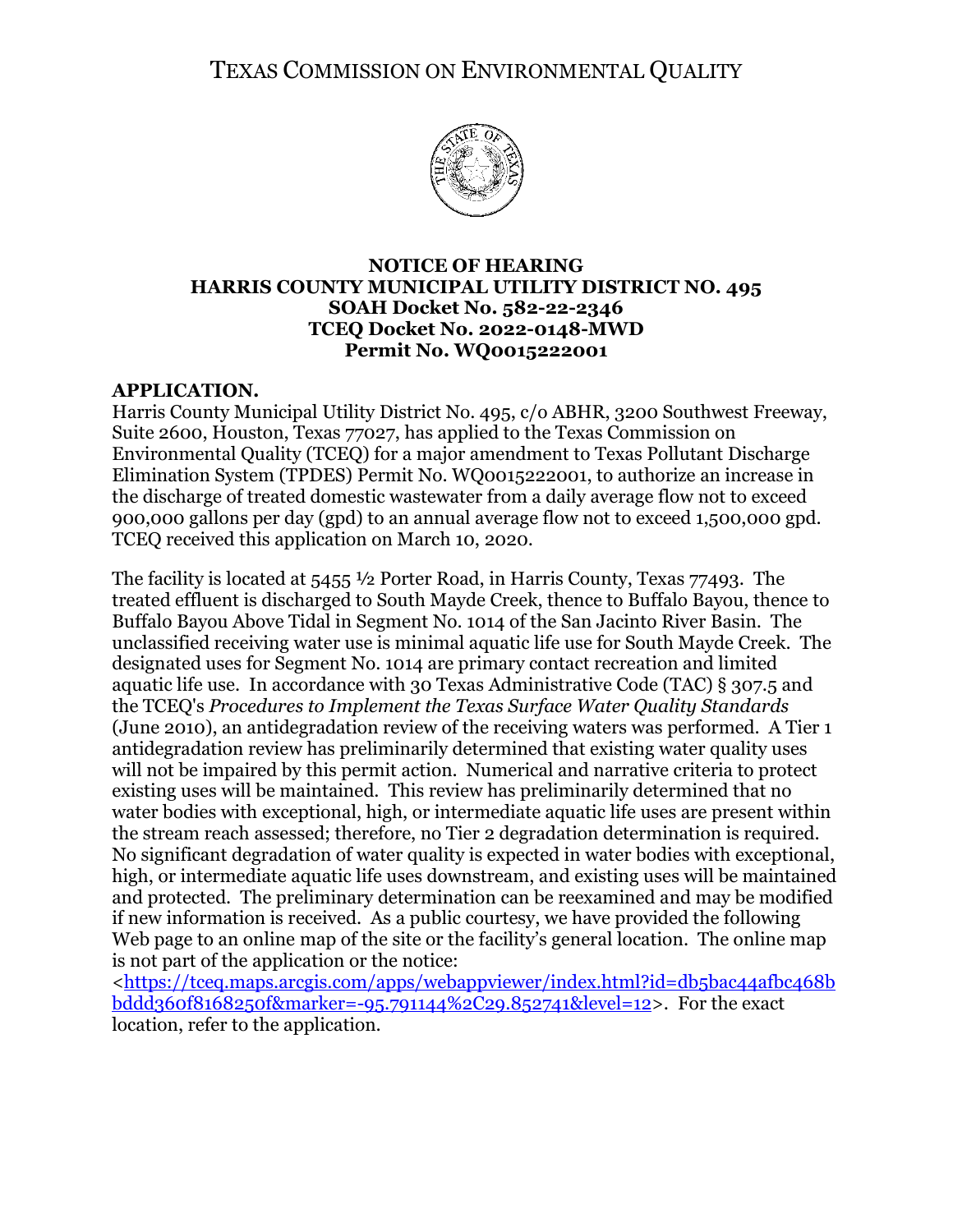The TCEQ Executive Director has prepared a draft permit which, if approved, would establish the conditions under which the facility must operate. The TCEQ Executive Director has made a preliminary decision that this permit, if issued, meets all statutory and regulatory requirements. The permit application, Executive Director's Preliminary Decision, and draft permit are available for viewing [https://www.lja.com/tpdes](https://www.lja.com/tpdes-permits/)[permits/.](https://www.lja.com/tpdes-permits/)

# **CONTESTED CASE HEARING.**

Considering directives to protect public health, the State Office of Administrative Hearings (SOAH) will conduct a preliminary hearing via Zoom videoconference. A Zoom meeting is a secure, free meeting held over the internet that allows video, audio, or audio/video conferencing.

### **10:00 a.m. – June 7, 2022**

**To join the Zoom meeting via computer: <https://soah-texas.zoomgov.com/>**

**Meeting ID:** 160 395 3027 **Password:** MUD495pre or To join the Zoom meeting via telephone: (669) 254-5252 or (646) 828-7666 **Meeting ID:** 160 395 3027 **Password:** 069209899

# **Visit the SOAH website for registration at:<http://www.soah.texas.gov/> or call SOAH at 512-475-4993.**

The purpose of a preliminary hearing is to establish jurisdiction, name the parties, establish a procedural schedule for the remainder of the proceeding, and to address other matters as determined by the judge. The evidentiary hearing phase of the proceeding, which will occur at a later date, will be similar to a civil trial in state district court. The hearing will address the disputed issues of fact identified in the TCEQ order concerning this application issued on March 11, 2022. In addition to these issues, the judge may consider additional issues if certain factors are met.

The hearing will be conducted in accordance with Chapter 2001, Texas Government Code; Chapter 26, Texas Water Code; and the procedural rules of the TCEQ and SOAH, including 30 TAC Chapter 80 and 1 TAC Chapter 155. The hearing will be held unless all timely hearing requests have been withdrawn or denied.

To request to be a party, you must attend the hearing and show you would be adversely affected by the application in a way not common to members of the general public. Any person may attend the hearing and request to be a party. Only persons named as parties may participate at the hearing.